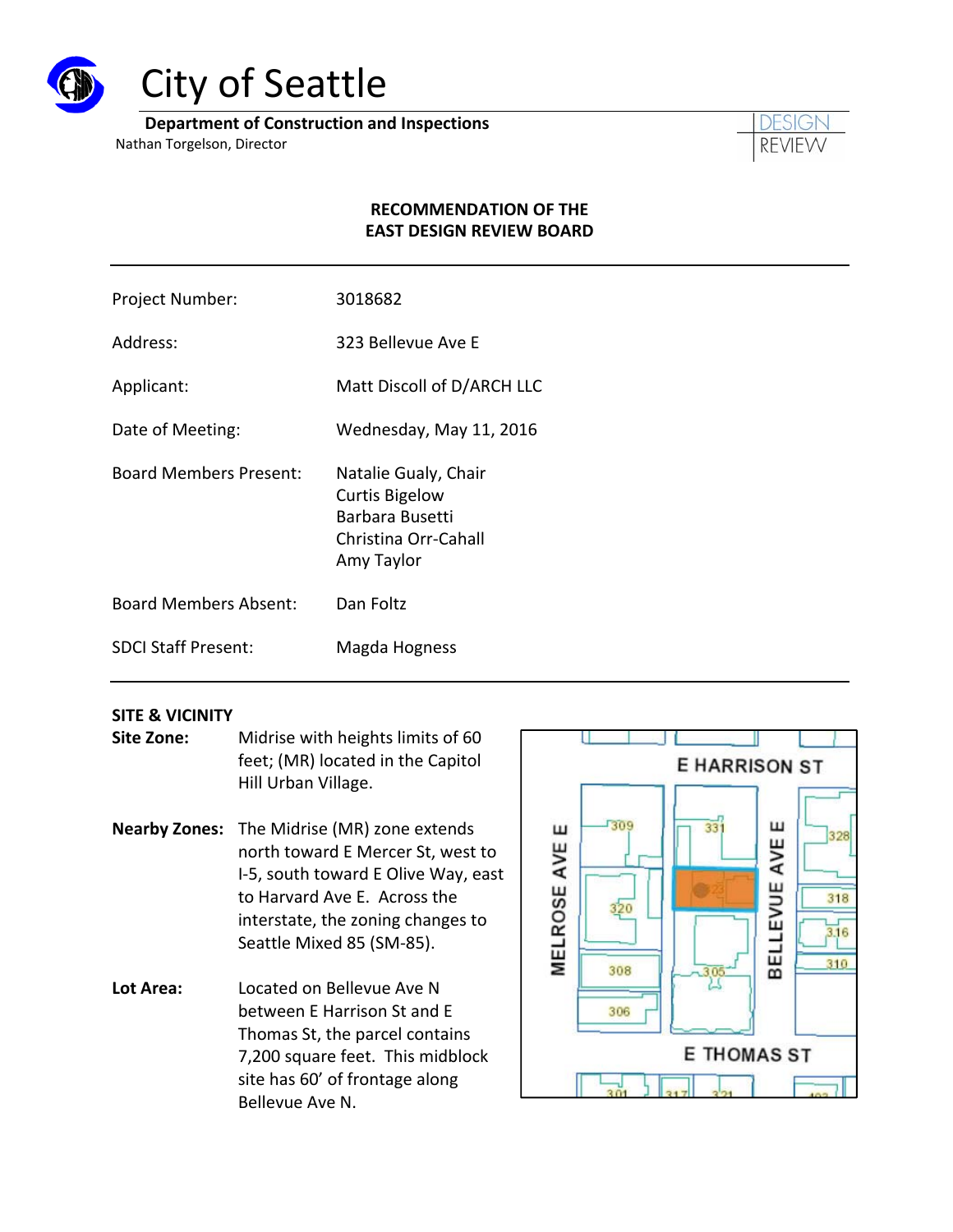## Access: The subject property includes vehicular access from the alley.

#### **Current Development:**

A two‐story, 6‐unit apartment building known as "The Sterling" currently exists on the site. The wood framed building, originally constructed in 1956 for Sterling Taylor, was designed by notable Seattle architect Paul Hayden Kirk. The building's private unit entrances, high ribbon windows, and patios are designed in the spirit of the single family home. The Landmarks Preservation Board recently denied nomination of the building for landmark status.

## **Surrounding Development and Neighborhood Character:**

The mid‐block site is located on the western edge of the Capitol Hill neighborhood, within the West Slope District as mapped in the Capitol Hill Guidelines. Bounded by Broadway Ave to the east and the I‐5 to the west, this area slopes steeply down towards the interstate and the Cascade neighborhood. Densely developed and predominantly composed of three‐story multifamily buildings, many of which feature brick exteriors, the area's small infill projects add to the housing supply as single family structures are replaced with higher density housing.

Surrounded primarily by other apartment buildings, nearby buildings were constructed in a wide range, from the early 20th century to 2014. The site immediately north of the site contains an L‐ shaped, three‐story apartment building built in 1923. Surface parking and a two story parking garage is accessed from a driveway off Bellevue Ave and off the alley. Across the street to the east, is a two‐story wood framed apartment building. Thomas Street Mini Park is also located across the street at the corner of Bellevue and Thomas. Directly to the south is a four story precast apartment building built originally in 1908. This building has parking access off the alley. Further south, on the corner of Bellevue and Thomas is a 4‐story brick apartment building. Across the alley to the west, is a seven story, multifamily building with access to parking located off Melrose Ave.

Other apartment buildings in the immediate area typically range from 2 to 7 stories. Early and mid‐20th century structures in the area tend to be brick construction; while newer buildings are wood framed with a variety of finish materials.

#### **PROJECT DESCRIPTION**

The proposal is for a 6 story structure containing 45‐47 units above a below grade parking garage, accessed off the alley; existing structure to be demolished.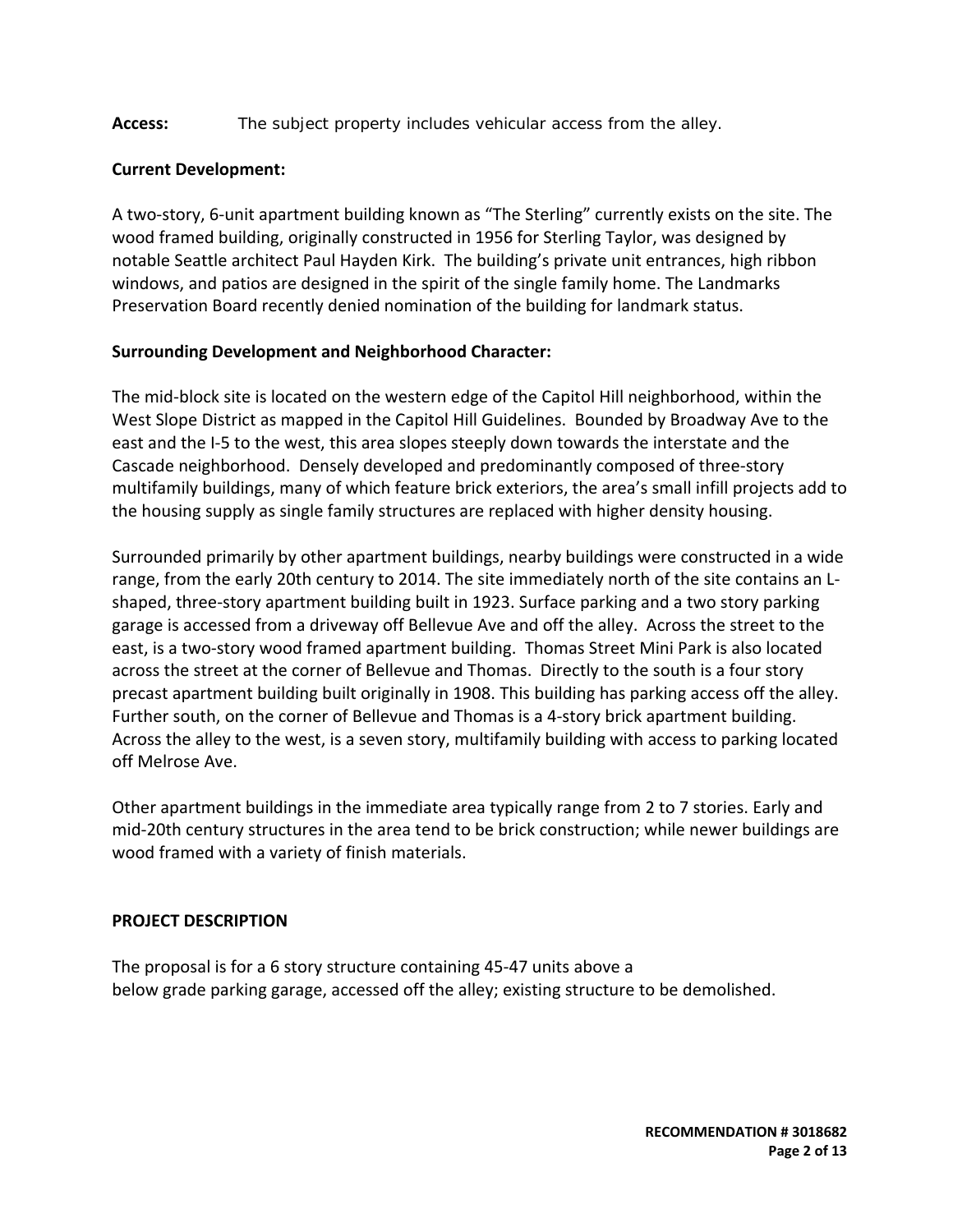#### **EARLY DESIGN GUIDANCE January 14, 2015**

The packet includes materials presented at the meeting, and is available online by entering the project number (3018682) at this website:

http://www.seattle.gov/dpd/Planning/Design\_Review\_Program/Project\_Reviews/Reports/defa ult.asp.

The packet is also available to view in the file, by contacting the Public Resource Center at SDCI:

**Mailing Public Resource Center**

**Address:** 700 Fifth Ave., Suite 2000 P.O. Box 34019 Seattle, WA 98124‐4019

**Email:** PRC@seattle.gov

#### **DESIGN DEVELOPMENT**

Prior to the Early Design Guidance meeting, the applicant provided three massing schemes; each option has similar square footage, parking for 16 vehicles in a garage accessed off the alley, and green roofs. Massing Option A shows a six story structure containing 29 residential units, a mix of studio and one bedroom units. Referred to as the horseshoe plan, the interior uses are configured in a U‐ shape. The resulting massing creates a monolithic presence along Bellevue Ave E and compared to the other options, is the defining difference of the scheme, along with the secondary differences, the ground floor residential use and entry location.

Option B, a six story structure organized around a day‐lit central stair, contains 25 residential units, a mix of studio, one and two bedroom units, and a street level restaurant with spillover sidewalk seating. The applicant refers to this option as the code compliant version. The massing provides a strong street presence and corner bay window projections to the east and south gives additional interest. Centered in the lot, the building setbacks should allow for pedestrian views through site to the Space Needle & Olympic Mountains beyond.

Option C, the preferred option, resembles Option B and contains 24 residential units with a greater proportion of two bedroom units. Massing is further refined in this scheme. Relating to the adjacent building heights and the natural topography of the site, the massing steps down to the west. The massing is also shifted to the south, respecting the open space and solar access of the northern neighbor with a limited impact on the building to the south. The applicant notes this north setback increase allows for pedestrian views through site and provides a more generous private residential entry. Larger bay windows create more depth to the façade and articulate the varying setbacks between neighboring buildings. Departures are needed for the required setback encroachments.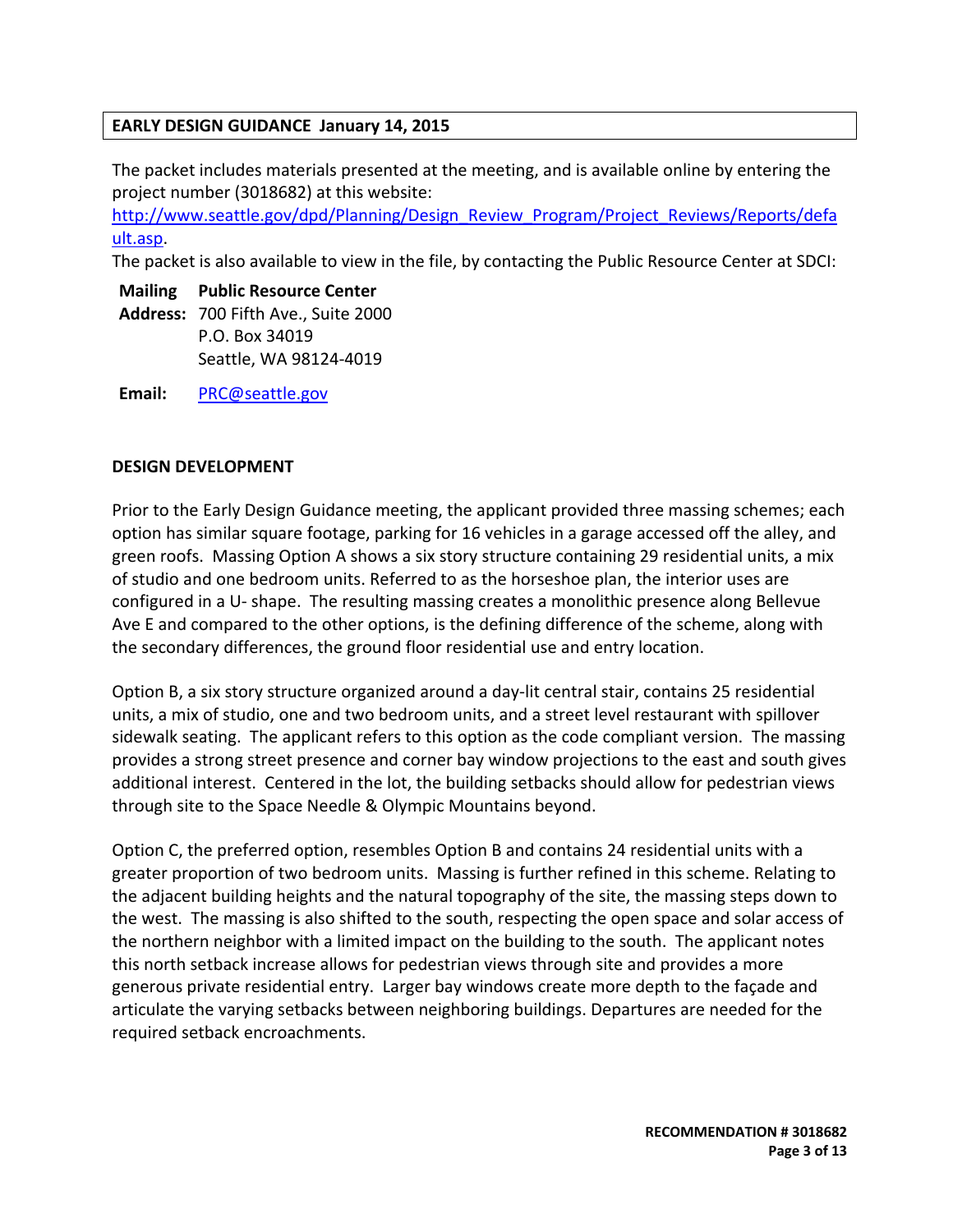#### **PUBLIC COMMENT**

Public comments offered at the meeting included the following:

- Stressed the importance of providing enough space for the smaller neighboring building to the North to access sunlight.
- Appreciated the applicant providing quality materials, but questioned the choice of metal panel.
- Concerned about the viability of the restaurant/ coffee shop space.

#### **SECOND EARLY DESIGN GUIDANCE May 27, 2015**

#### **DESIGN DEVELOPMENT**

Since the first Early Design Guidance meeting, a new applicant is proposing a new design for the site. The applicant has chosen to not proceed with the preferred massing option and has instead chosen to return to the Board for another Early Design Guidance Process.

Prior to the meeting, the applicant provided massing schemes. Each option has similar square footage and proposed uses, containing 45‐47 residential units, parking for 16 vehicles in a garage accessed off the alley, and a large roof deck. Massing Alternate One shows a six‐story structure configured in a U‐shaped plan. The frontage along Bellevue Ave E shows a four story mass at the northeast corner projecting forward while the rest of the façade is stepped back. For this scheme, the massing is pushed to the south, and departures are needed for the required setback encroachments.

Referred to as the code compliant option, Alternate Two showed the massing evenly distributed between the side setbacks. The street facing façade shows no change in setbacks, across the height of the façade, resulting in a monolithic presence along Bellevue Ave E. An open stairs/corridor is proposed along the south facade.

Alternate Three, the preferred option, resembles Alternate One in that a four story mass is also proposed at the northeast corner. For this scheme, the massing is also shifted to the south and departures are needed for the required setback encroachments. Upper levels step back at west, north and east. Compared to the other schemes, a larger upper setback along the north facade respects the open space and solar access of the northern neighbor. At the west façade, the top floor steps back at alley for the amenity area.

#### **PUBLIC COMMENT**

No public comments were offered at the meeting.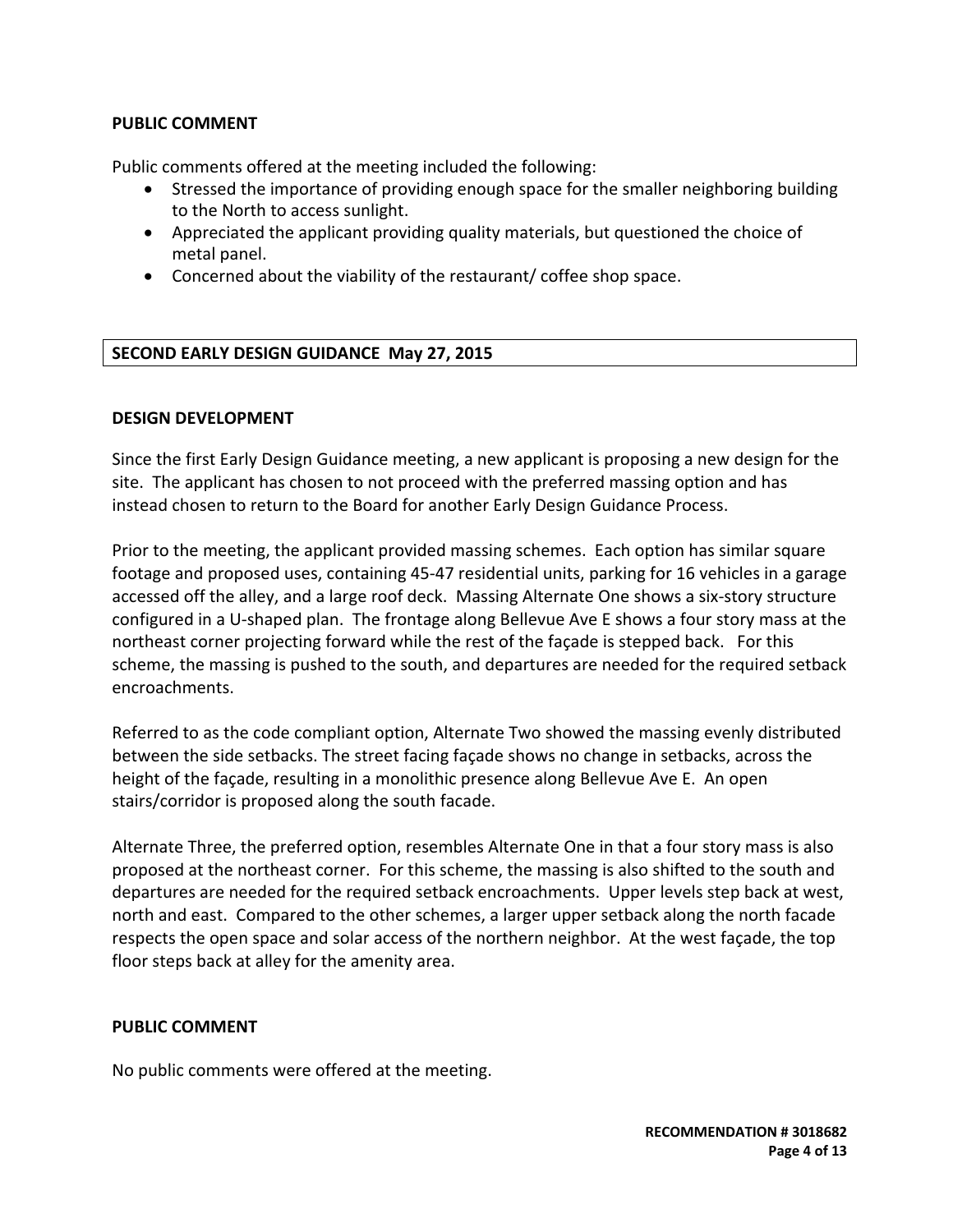#### **RECOMMENDATION May 11, 2016**

#### **PUBLIC COMMENT**

No public comments were offered at the meeting:

#### **PRIORITIES & BOARD RECOMMENDATIONS**

After visiting the site, considering the analysis of the site and context provided by the proponents, and hearing public comment, the Design Review Board members provided the following siting and design guidance.

#### **EARLY DESIGN GUIDANCE January 14, 2015**

- 1) **Massing Options:** The Board unanimously prefers massing Option C as it respects the open space and solar access of the northern neighbor, and the stepped down massing relates to surrounding development. (CS2.B, CS2‐C, CS2.III) The Board directed the applicant to proceed with the preferred option.
	- a. The larger bay window projections provide the best articulation of the façade and announce the commercial entry. The Board deliberated if the bay windows should be located on the northeast or southeast corner of the building. Ultimately, the Board preferred the proposed southeast location, and requested the applicant bring more developed sketches for further study. (DC2‐B, DC2‐C)
	- b. The amenity space location is desirable, as it shares the best view with all the future tenants. (PL1‐C, DC3‐C)
- 2) **Uses at Street Level**: The Board unanimously supports the commercial space shown in Options B and C. (Guidelines PL3.I, DC2‐C, DC2‐D)
	- a. To avoid a vacant street front, the Board suggests designing with adaptability in mind. (PL3.I, DC2‐C, DC2‐D)
- 3) **Entries:** Related to the uses at street level, the Board deliberated the proposed entry locations and questioned whether or not there should be a front door as this is the pattern in the neighborhood. Ultimately, the Board supported the entries as shown, since the commercial entry activates the south façade which would otherwise have little activity. (PL3.A, PL3.I, DC2‐C)
	- a. The Board recommends detailing the store front to provide flexibility for future location of doors. (PL3.A, PL3.I, DC2‐C)
- 4) **Materials:** The Board strongly supported the quality of materials proposed, especially the brick, and urged the applicant to consider durability, detailing and color of the materials. (DC4‐A, DC4‐II)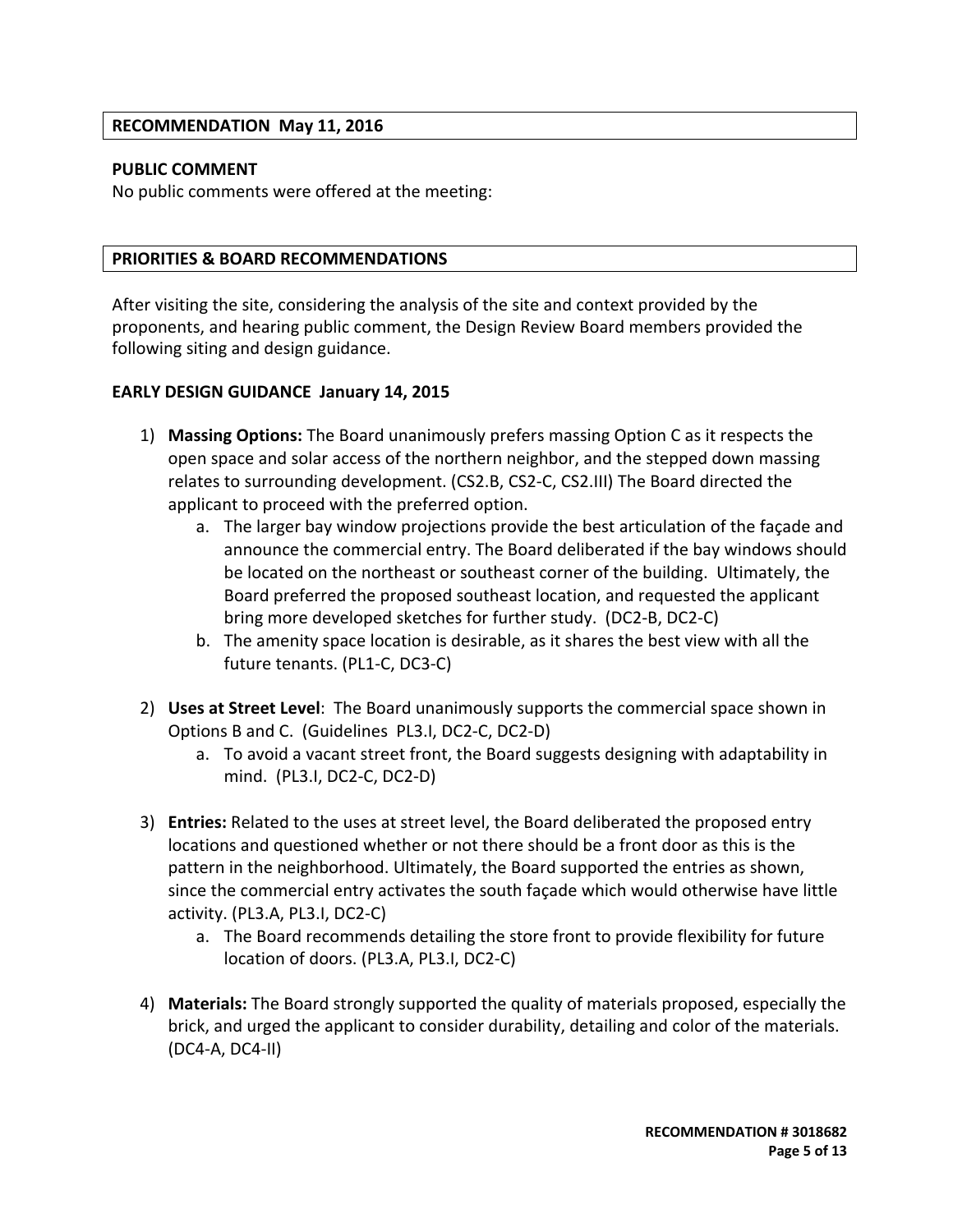- a. As part of refining the detailing, the Board would like to see the brick store front façade step forward and the metal panel to recede to provide a strong base. (DC2‐B, DC4‐A)
- b. Metal siding is discouraged in the Capital Hill Design Guideline in some cases (DC4‐II‐i.), and the use of this material warrants additional study. At the next meeting, provide careful detailing and explanation of steps taken to avoid oil canning and/or present workable alternatives.
- 5) For the Recommendation Meeting, the Board specifically asks the applicant provide the following:
	- a. Provide more detailed sketches of the bay window location, the pedestrian entry and the commercial entry.
	- b. Study the potential of window locations; provide window mapping of the adjacent properties.
	- c. Provide a materials Board that will be left with the planner.
	- d. Provide a full landscape plan.
	- e. Provide a lighting plan of the site.

# **SECOND EARLY DESIGN GUIDANCE May 27, 2015**

- 1) **Massing Options:** The Board approved of the massing Alternate 3 as the stepped façade massing relates to the neighboring buildings and respects the solar access of the northern neighbor. (CS2‐B, CS2‐C, CS2‐III)
	- a. Acknowledging the packet showed a lot of specificity, the Board strongly supported the overall design direction, in particular the window design, and directed the applicant to proceed with the preferred option. (CS3‐I, DC2)
	- b. Noting that the outdoor amenity space is very narrow, the Board gave guidance to look at the proportion of the amenity space; refine the design to create access to views, light and air. (CS1‐B‐2, DC3‐I)
- 2) **Street Level Uses:** The Board gave direction regarding the street level uses.
	- a. The Board was concerned about the bike storage space and directed the applicant to consider access and internal connections for bicyclists when developing the design. (PL4‐B‐2)
	- b. The Board suggested the applicant consider how the street level uses would provide activation and engagement with the streetscape. Recognizing that the office and lounge spaces make up the larger portion of the ground level street façade, the Board recommended studying the relationship between the office and the lounge to see if there would be a potential for having a space that supports both functions. At the next meeting, the Board would like to see more specific information about these spaces. (PL2‐B, PL3‐I, DC1‐A)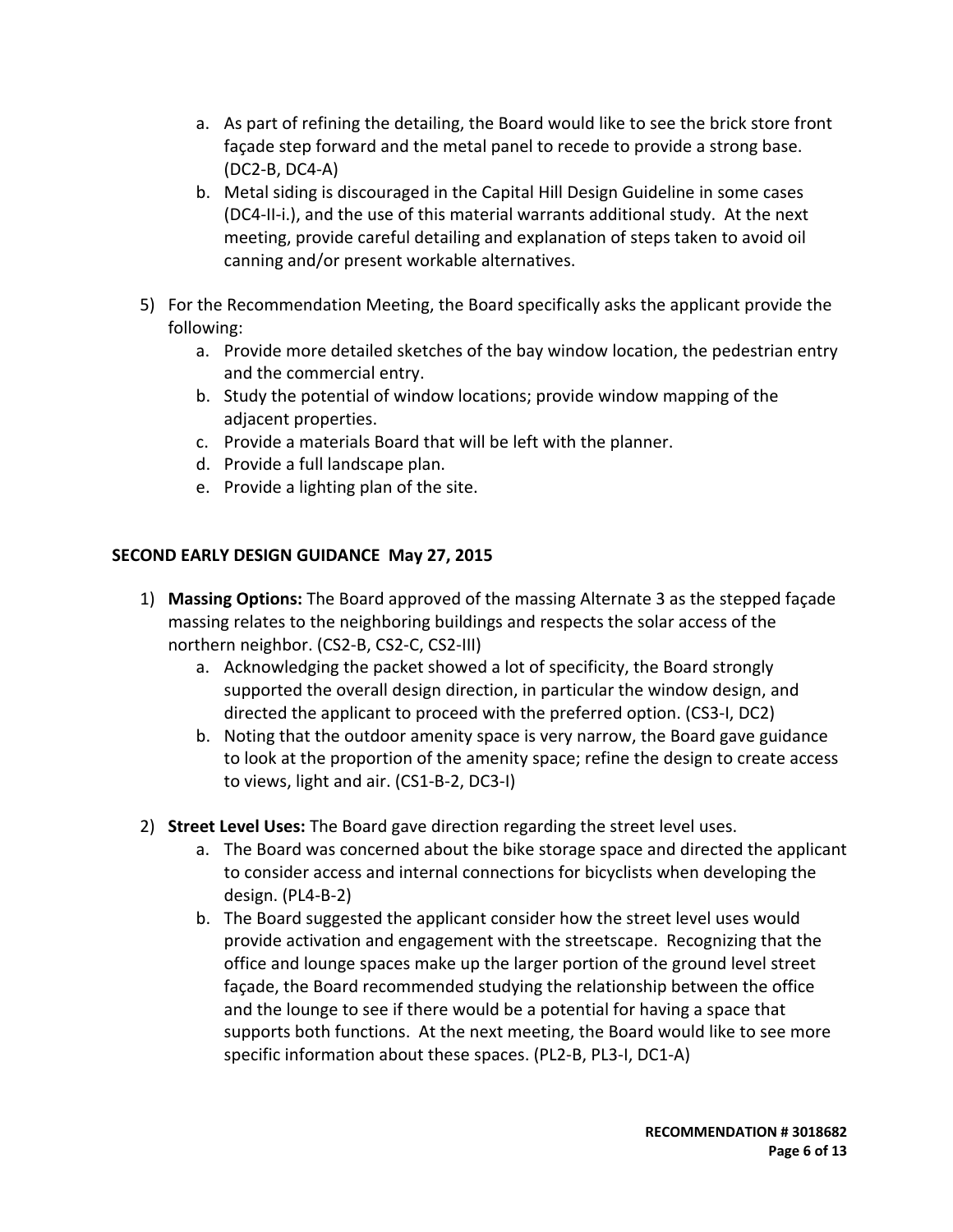- 3) **Building Entries & Edges:** The Board gave guidance for the design development of the entries and site edges.
	- a. The Board discussed the entry and how the fin relates to the entry sequence and directed the applicant to consider how the fin relates to accent color, suggesting a muted color for this area. (PL3‐A, DC4‐II)
	- b. The Board was concerned with the proposed fencing surrounding the perimeter of the site and directed the applicant to consider other transitions and/or develop the design and scale well. (PL1‐B, PL2‐II, DC3‐I)
- 4) **Materials:** The Board supported the quality of materials proposed; particularly the four stories of brick wrapping the corner. (Guidelines DC4‐A, DC4‐II)
	- a. The Board strongly recommended the applicant consider durability, detailing and color of the materials, and stressed that the color of the brick will matter. For accent colors, the Board suggested more muted colors to contribute to the character of the surrounding context. (DC2‐B, DC2‐C, DC4‐A)

# **RECOMMENDATION May 11, 2016**

- 1) **Massing, Architectural Concept and Materials:** The Board supported the overall development of the building frontages and agreed that the articulation of the massing, upper level setback at the roof deck and design development of the facades creates a good transition between the adjacent buildings.
	- a. The Board recognized the upper level setback respects the existing context and the amenity space at this location shares the best view with all the future tenants. The Board also strongly supported the roof deck plan, particularly the paving pattern and the shifted location of trees. (CS2‐D, CS2‐III, PL1‐C, DC3‐C)
	- b. For the fiber cement cladding, the Board agreed the grey color gradient which wraps into the open corridors creates an elegant composition. The Board also strongly supported the four stories of brick wrapping the corner. (DC4‐A, DC4‐II)
	- c. The Board supported the yellow and teal accent colors integrated into the façade yet acknowledged that the proposed gray brick and accent colors appeared monochromatic. The Board stated they would be supportive of either a grey or a red brick, provided that the brick color tone and accent colors complimented each other. The Board agreed the teal accent color was too understated compared to proposed grey brick and recommended a condition to refine the teal to a more vibrant color, one which also compliments the brick color. (DC2‐B, DC2‐ C, DC4‐A)
	- d. The Board discussed the fin wall and deliberated whether the element should be extended back and integrated with the façade to avoid a tacked on appearance or be removed entirely. Ultimately the Board did not make this a condition of the project but noted they would support further refinement of the fin wall. (DC2‐B, DC2‐C, DC4‐A)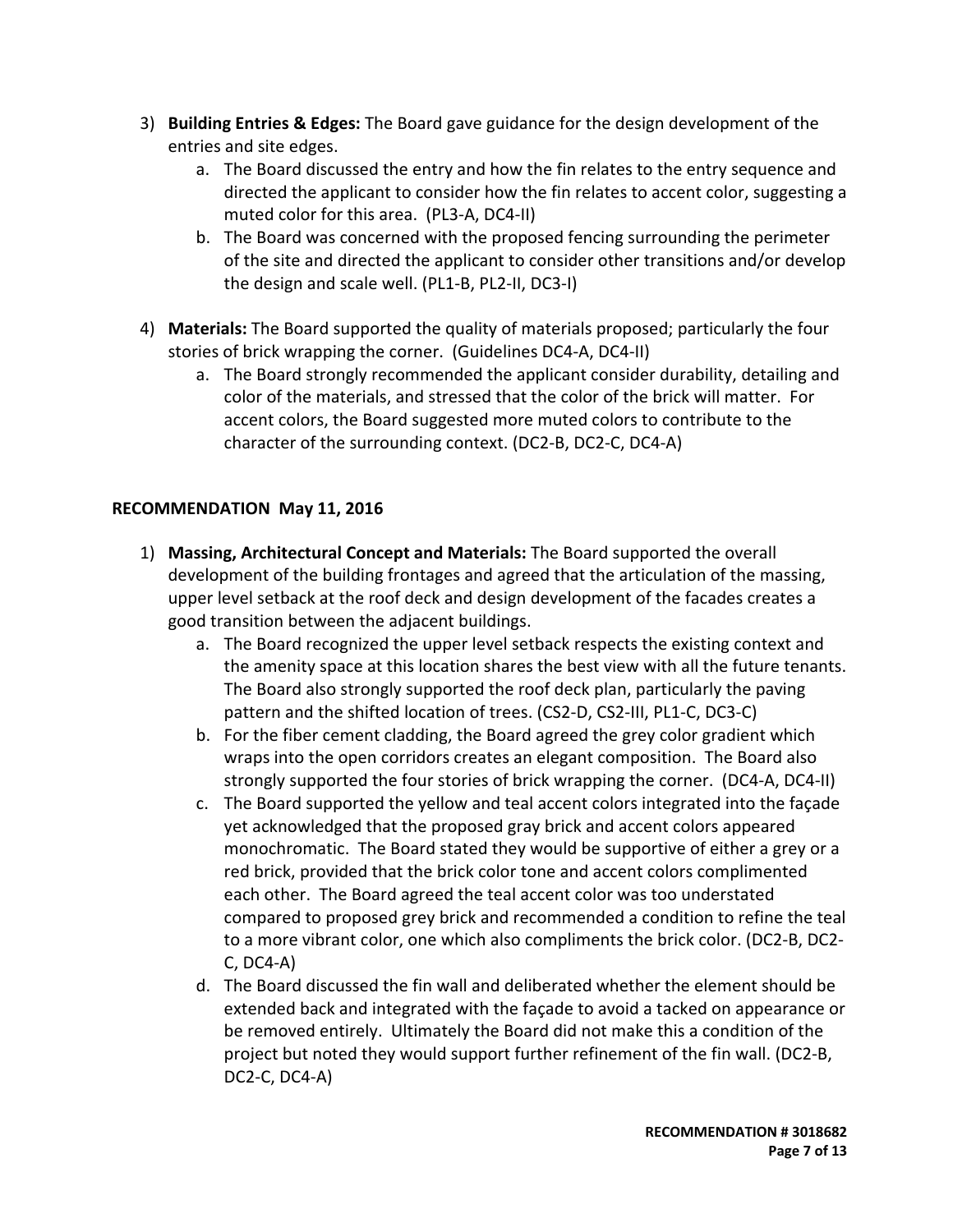- 2) **Street Level Uses:** The Board supported the development of the street level uses and appreciated the specific information about the office and lounge spaces. The Board agreed the arrangement of uses, which showed office and support spaces tucked behind the lounge area, addressed their previous guidance to encourage activation and engagement along the street front. (PL2‐B, PL3‐I, DC1‐A)
- 3) **Building Entries Edges and Signage:** The Board discussed the design development of the entries, site edges and signage.
	- a. The Board unanimously supported signage Option 2 as it is integrated with the façade. (DC4‐B)
	- b. The Board supported the proposed entry, open corridor and the landscape including the specified trees which serve to create a transition and create focal points for circulation. (PL1‐B, PL2‐II, DC3‐I)

## **DESIGN REVIEW GUIDELINES**

The priority Citywide and Neighborhood guidelines identified by the Board as Priority Guidelines are summarized below, while all guidelines remain applicable. For the full text please visit the Design Review website.

#### **CONTEXT & SITE**

**CS2 Urban Pattern and Form: Strengthen the most desirable forms, characteristics, and patterns of the streets, block faces, and open spaces in the surrounding area.**

# **CS2‐B Adjacent Sites, Streets, and Open Spaces**

**CS2‐B‐1. Site Characteristics:** Allow characteristics of sites to inform the design, especially where the street grid and topography create unusually shaped lots that can add distinction to the building massing.

**CS2‐B‐2. Connection to the Street:** Identify opportunities for the project to make a strong connection to the street and public realm.

**CS2‐B‐3. Character of Open Space:** Contribute to the character and proportion of surrounding open spaces.

**CS3 Architectural Context and Character: Contribute to the architectural character of the neighborhood.**

#### *Capitol Hill Supplemental Guidance:*

**CS3‐I Architectural Concept and Consistency**

**CS3‐I‐i. Signage:** Incorporate signage that is consistent with the existing or intended character of the building and neighborhood

**CS3‐I‐iv. Materials:** Use materials and design that are compatible with the structures in the vicinity if those represent the neighborhood character.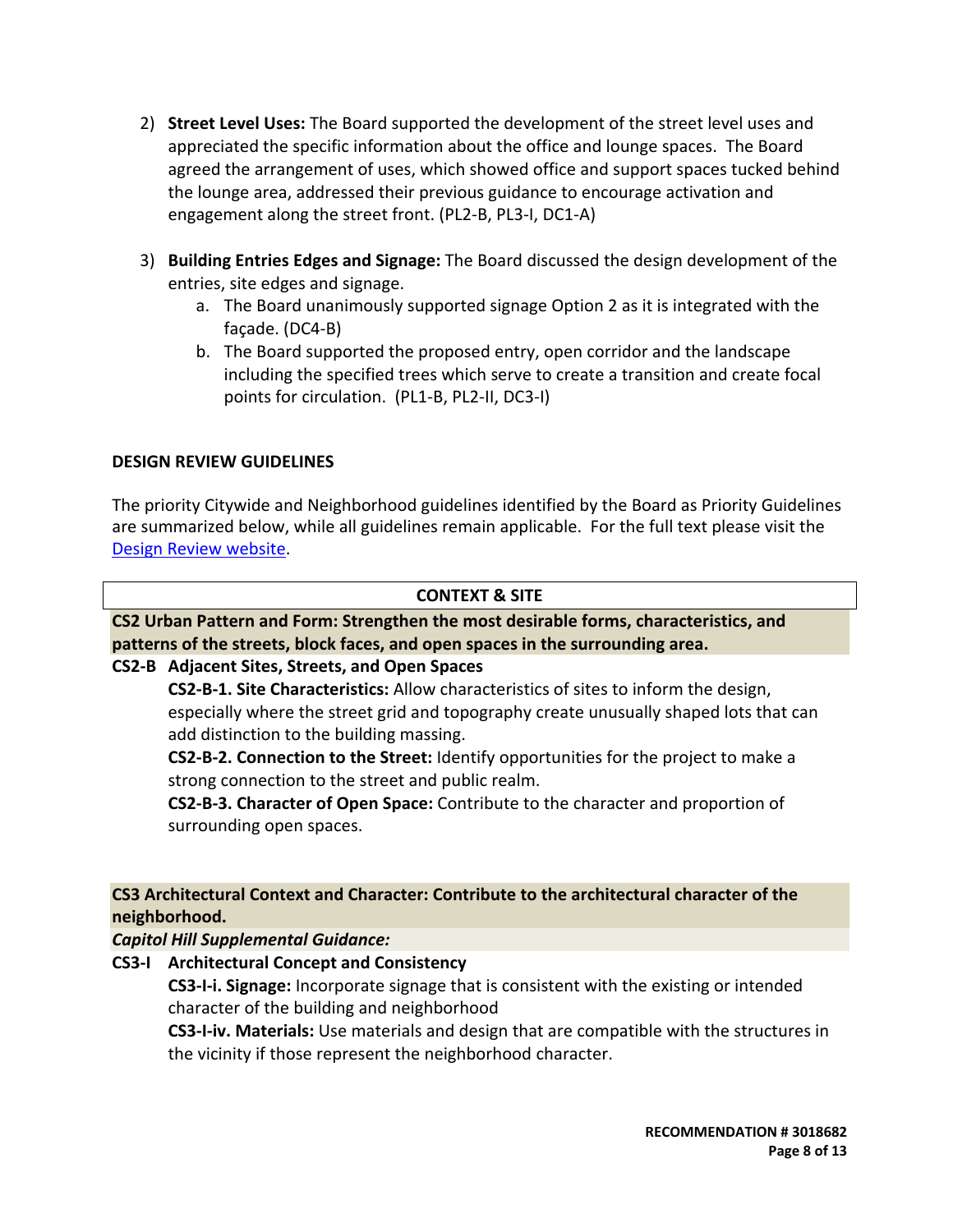#### **PUBLIC LIFE**

# **PL1 Connectivity: Complement and contribute to the network of open spaces around the site and the connections among them.**

## **PL1‐A Network of Open Spaces**

**PL1‐A‐1. Enhancing Open Space:** Design the building and open spaces to positively contribute to a broader network of open spaces throughout the neighborhood. **PL1‐A‐2. Adding to Public Life:** Seek opportunities to foster human interaction through an increase in the size and quality of project-related open space available for public life.

## **PL1‐B Walkways and Connections**

**PL1‐B‐1. Pedestrian Infrastructure:** Connect on‐site pedestrian walkways with existing public and private pedestrian infrastructure, thereby supporting pedestrian connections within and outside the project.

**PL1‐B‐2. Pedestrian Volumes:** Provide ample space for pedestrian flow and circulation, particularly in areas where there is already heavy pedestrian traffic or where the project is expected to add or attract pedestrians to the area.

**PL1‐B‐3. Pedestrian Amenities:** Opportunities for creating lively, pedestrian oriented open spaces to enliven the area and attract interest and interaction with the site and building should be considered.

**PL2 Walkability: Create a safe and comfortable walking environment that is easy to navigate and well‐connected to existing pedestrian walkways and features.**

#### **PL2‐B Safety and Security**

**PL2‐B‐1. Eyes on the Street:** Create a safe environment by providing lines of sight and encouraging natural surveillance.

**PL2‐B‐2. Lighting for Safety:** Provide lighting at sufficient lumen intensities and scales, including pathway illumination, pedestrian and entry lighting, and/or security lights. **PL2‐B‐3. Street‐Level Transparency:** Ensure transparency of street‐level uses (for uses such as nonresidential uses or residential lobbies), where appropriate, by keeping views open into spaces behind walls or plantings, at corners, or along narrow passageways.

# *Capitol Hill Supplemental Guidance:*

# **PL2‐II Pedestrian Open Spaces and Entrances**

**PL2‐II‐i. Entryways:** Provide entryways that link the building to the surrounding landscape.

**PL2‐II‐ii. Link Open Spaces:** Create open spaces at street level that link to the open space of the sidewalk.

**PL2‐II‐iii. Ingress/Egress:** Building entrances should emphasize pedestrian ingress and egress as opposed to accommodating vehicles.

**PL2‐II‐iv. Residential Entrances:** Minimize the number of residential entrances on commercial streets where non-residential uses are required. Where unavoidable, minimize their impact to the vitality of the retail commercial streetscape.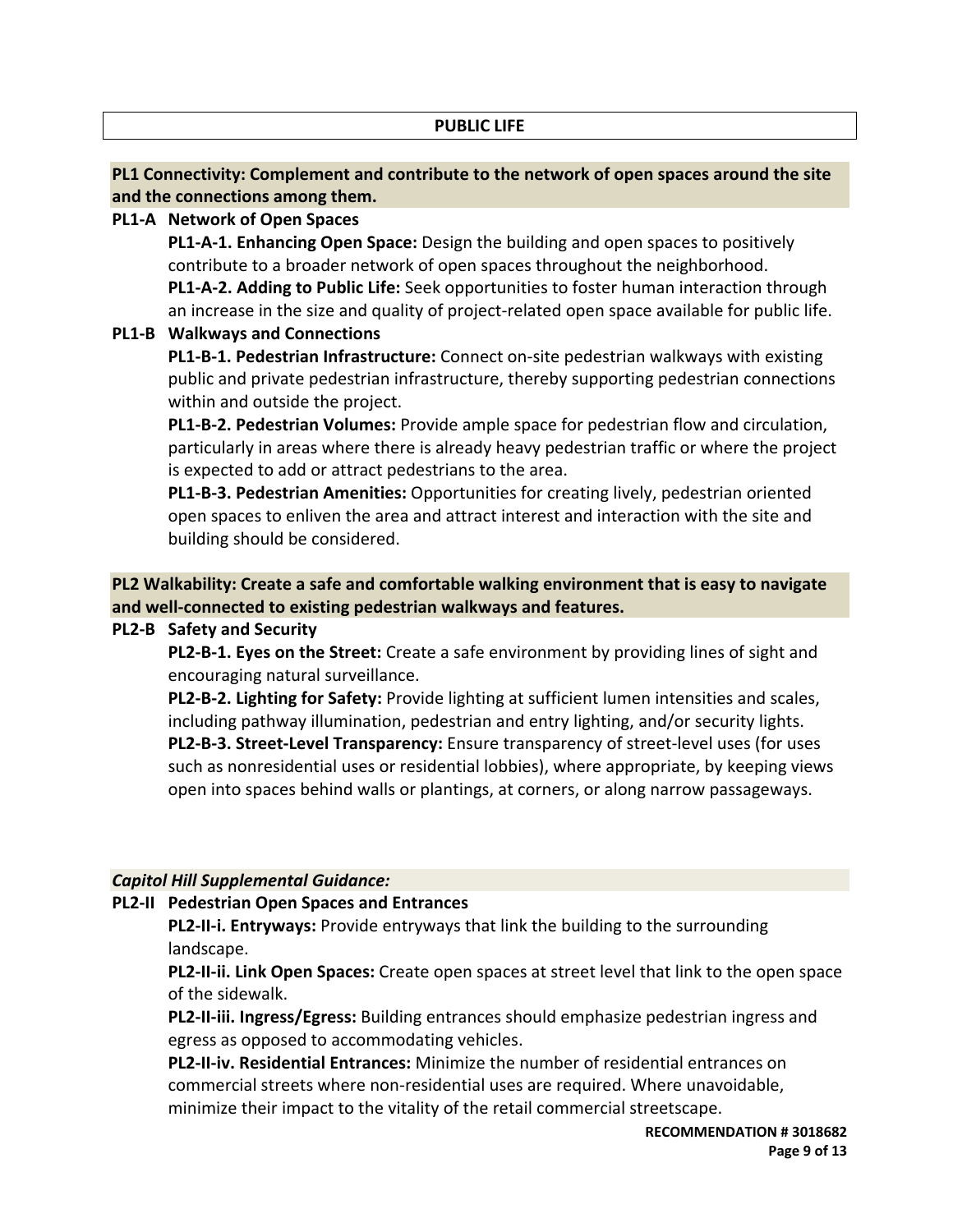**PL3 Street‐Level Interaction: Encourage human interaction and activity at the street‐level with clear connections to building entries and edges.**

## **PL3‐A Entries**

**PL3‐A‐1. Design Objectives:** Design primary entries to be obvious, identifiable, and distinctive with clear lines of sight and lobbies visually connected to the street. **PL3‐A‐2. Common Entries:** Multi‐story residential buildings need to provide privacy and security for residents but also be welcoming and identifiable to visitors.

**PL3‐A‐3. Individual Entries:** Ground‐related housing should be scaled and detailed appropriately to provide for a more intimate type of entry.

**PL3‐A‐4. Ensemble of Elements:** Design the entry as a collection of coordinated elements including the door(s), overhead features, ground surface, landscaping, lighting, and other features.

## *Capitol Hill Supplemental Guidance:*

# **PL3‐I Human Activity**

**PL3‐I‐i. Open Storefronts:** Provide for sidewalk retail opportunities and connections by allowing for the opening of the storefront to the street and displaying goods.

**PL3‐I‐ii. Outdoor Seating:** Provide for outdoor eating and drinking opportunities on the sidewalk by allowing restaurant or café windows to open to the sidewalk and installing outdoor seating while maintaining pedestrian flow.

**PL3‐I‐iii. Visual Access:** Install clear glass windows along the sidewalk to provide visual access into the retail or dining activities that occur inside. Do not block views into the interior spaces with the backs of shelving units or with posters.

# *Capitol Hill Supplemental Guidance:*

# **PL3‐I Human Activity**

**PL3‐I‐i. Open Storefronts:** Provide for sidewalk retail opportunities and connections by allowing for the opening of the storefront to the street and displaying goods.

**PL3‐I‐ii. Outdoor Seating:** Provide for outdoor eating and drinking opportunities on the sidewalk by allowing restaurant or café windows to open to the sidewalk and installing outdoor seating while maintaining pedestrian flow.

**PL3‐I‐iii. Visual Access:** Install clear glass windows along the sidewalk to provide visual access into the retail or dining activities that occur inside. Do not block views into the interior spaces with the backs of shelving units or with posters.

# **PL4 Active Transportation: Incorporate design features that facilitate active forms of transportation such as walking, bicycling, and use of transit.**

# **PL4‐B Planning Ahead for Bicyclists**

**PL4‐B‐1. Early Planning:** Consider existing and future bicycle traffic to and through the site early in the process so that access and connections are integrated into the project along with other modes of travel.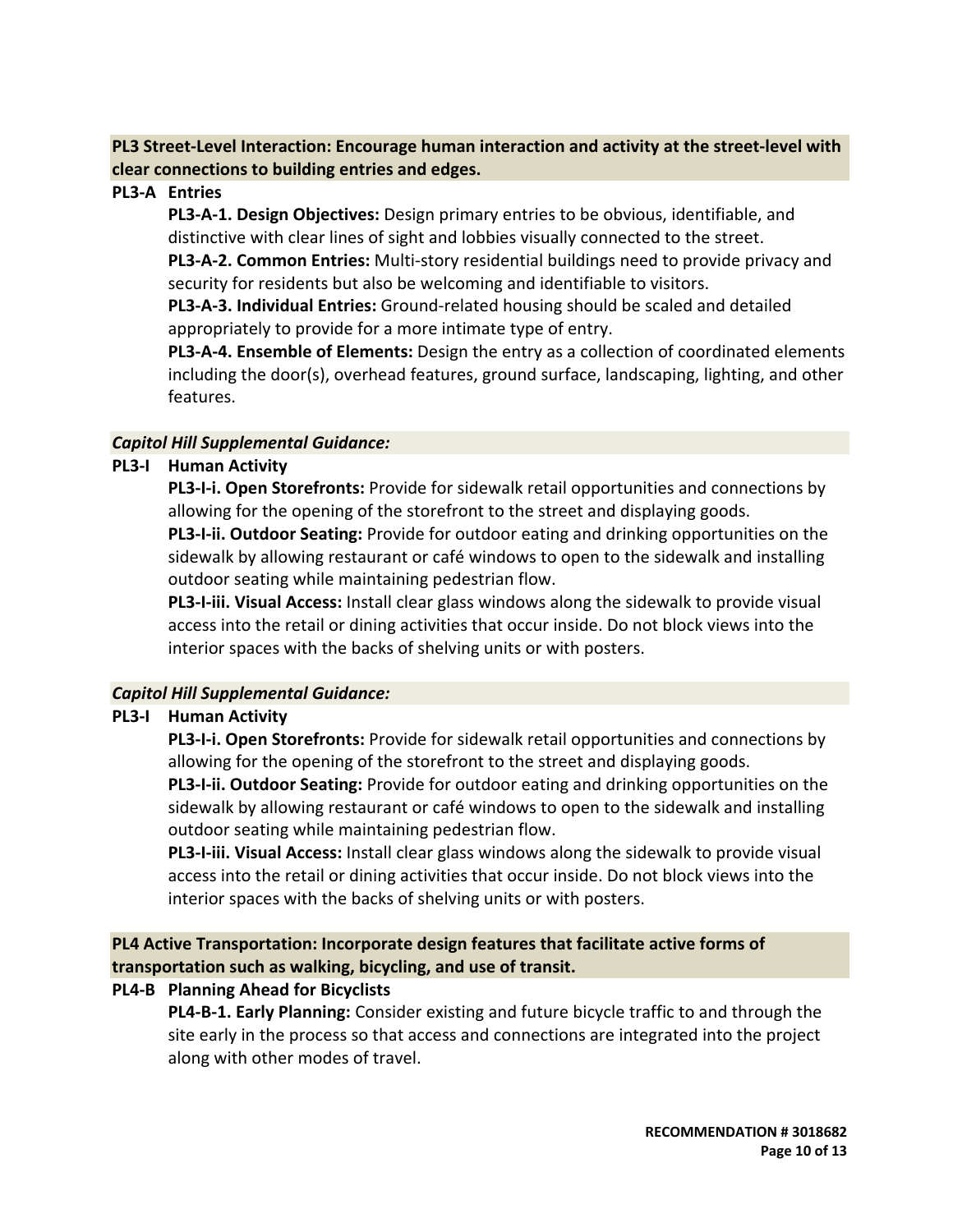**PL4‐B‐2. Bike Facilities:** Facilities such as bike racks and storage, bike share stations, shower facilities and lockers for bicyclists should be located to maximize convenience, security, and safety.

#### **DESIGN CONCEPT**

## **DC1 Project Uses and Activities: Optimize the arrangement of uses and activities on site. DC1‐A Arrangement of Interior Uses**

**DC1‐A‐1. Visibility:** Locate uses and services frequently used by the public in visible or prominent areas, such as at entries or along the street front.

**DC1‐A‐2. Gathering Places:** Maximize the use of any interior or exterior gathering spaces. **DC1‐A‐3. Flexibility:** Build in flexibility so the building can adapt over time to evolving needs, such as the ability to change residential space to commercial space as needed. **DC1‐A‐4. Views and Connections:** Locate interior uses and activities to take advantage of views and physical connections to exterior spaces and uses.

**DC2 Architectural Concept: Develop an architectural concept that will result in a unified and functional design that fits well on the site and within its surroundings.**

## **DC2‐B Architectural and Facade Composition**

**DC2‐B‐1. Façade Composition:** Design all building facades—including alleys and visible roofs— considering the composition and architectural expression of the building as a whole. Ensure that all facades are attractive and well‐proportioned.

**DC2‐B‐2. Blank Walls:** Avoid large blank walls along visible façades wherever possible. Where expanses of blank walls, retaining walls, or garage facades are unavoidable, include uses or design treatments at the street level that have human scale and are designed for pedestrians.

# **DC3 Open Space Concept: Integrate open space design with the building design so that they complement each other.**

#### *Capitol Hill Supplemental Guidance:*

#### **DC3‐I Residential Open Space**

**DC3‐I‐i. Open Space:** Incorporate quasi‐public open space with residential development, with special focus on corner landscape treatments and courtyard entries.

**DC3‐I‐ii. Courtyards:** Create substantial courtyard‐style open space that is visually accessible to the public view.

**DC3‐I‐iii. View Corridors:** Set back development where appropriate to preserve view corridors.

**DC3‐I‐iv. Upper‐floor Setbacks:** Set back upper floors to provide solar access to the sidewalk and/or neighboring properties.

**DC3‐I‐v. Street Trees:** Mature street trees have a high value to the neighborhood and departures from development standards that an arborist determines would impair the health of a mature tree are discouraged.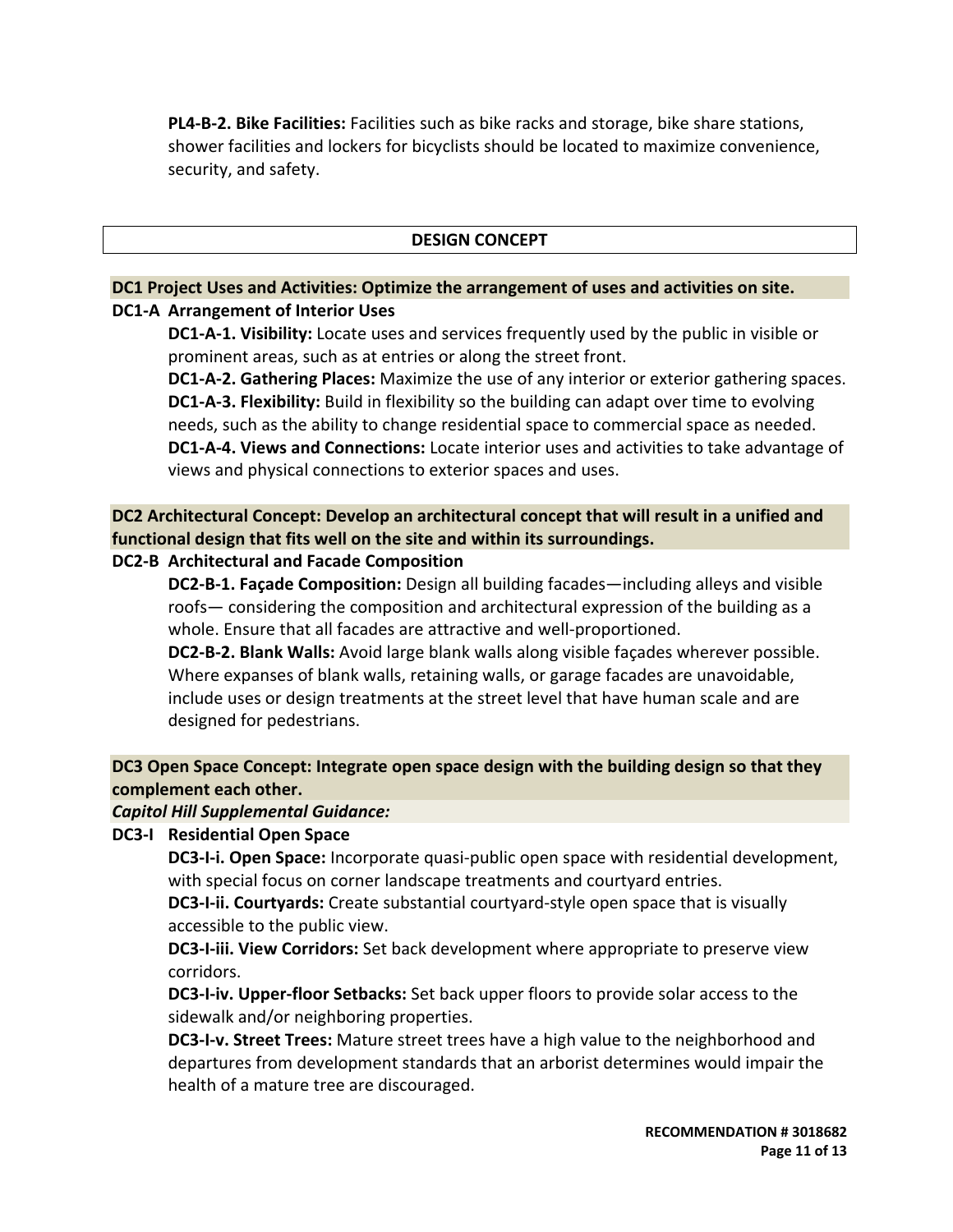**DC3‐I‐vi. Landscape Materials:** Use landscape materials that are sustainable, requiring minimal irrigation or fertilizer.

**DC3‐I‐vii. Porous Paving:** Use porous paving materials to enhance design while also minimizing stormwater run‐off.

## **DC4 Exterior Elements and Finishes: Use appropriate and high quality elements and finishes for the building and its open spaces.**

## **DC4‐A Exterior Elements and Finishes**

**DC4‐A‐1. Exterior Finish Materials:** Building exteriors should be constructed of durable and maintainable materials that are attractive even when viewed up close. Materials that have texture, pattern, or lend themselves to a high quality of detailing are encouraged. **DC4‐A‐2. Climate Appropriateness:** Select durable and attractive materials that will age well in Seattle's climate, taking special care to detail corners, edges, and transitions.

## *Capitol Hill Supplemental Guidance:*

## **DC4‐II Exterior Finish Materials**

**DC4‐II‐i. Building exteriors:** Should be constructed of durable and maintainable materials that are attractive even when viewed up close. Materials that have texture, pattern or lend themselves to a high quality of detailing are encouraged.

- 1. Use wood shingles or Board and batten siding on residential structures.
- 2. Avoid wood or metal siding materials on commercial structures.
- 3. Provide operable windows, especially on storefronts.

4. Use materials that are consistent with the existing or intended neighborhood character, including brick, cast stone, architectural stone, terracotta details, and concrete that incorporates texture and color.

5. Consider each building as a high‐quality, long‐term addition to the neighborhood; exterior design and materials should exhibit permanence and quality appropriate to the Capitol Hill neighborhood.

6. The use of applied foam ornamentation and EIFS (Exterior Insulation & Finish System) is discouraged, especially on ground level locations

#### **DEVELOPMENT STANDARD DEPARTURES**

The Board's recommendations on departures are based upon the departure's potential to help the project better meet these design guideline priorities and achieve a better overall design than could be achieved without the departure.

At the time of the Recommendation meeting, the following departures were requested:

1. **South Side Setback (SMC 23.45.518 B):** The Code requires a 7' average setback and 5' minimum for portions of a structure under 42' in height and a 10'average setback and 7' minimum above 42' in height. The applicant proposes a 6.5' average and 6' minimum